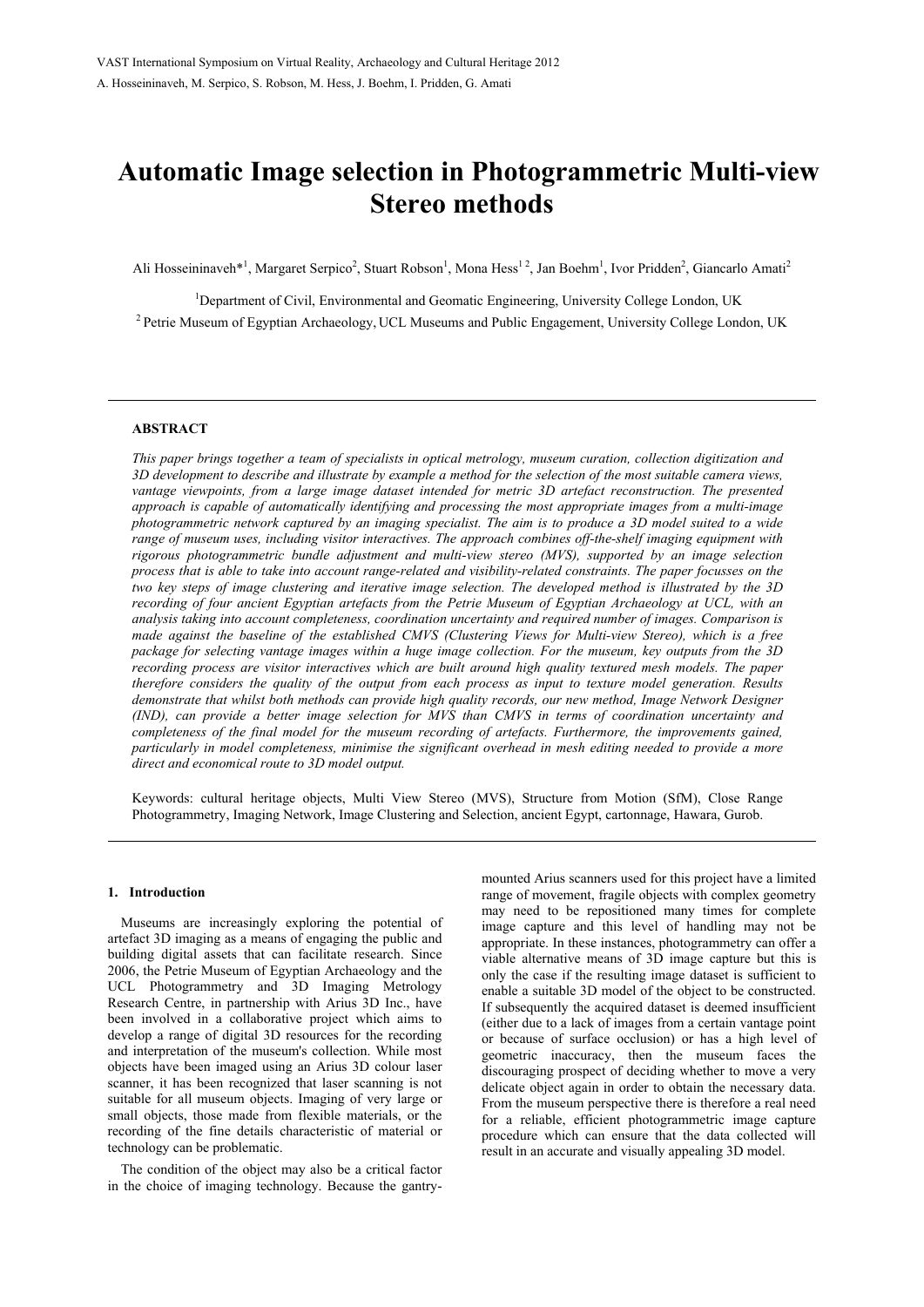Today, 3D reconstruction from images using Structure from Motion (SfM) [SSS2006] and Multi View Stereo (MVS) [FP2010] methods is as easy as clicking on a few buttons in a free software package installed on a laptop (e.g. [PHO2012], [INS2012], [CAT2012.], [SNA2010], [FP2010]). The ease of use of these packages within the cultural heritage sector can make their uptake tempting. However, there is no certainty that the best images will have been chosen and questions remain as to whether or not the final model is geometrically and colourimetrically accurate and fit for purpose.

This paper discusses development of a new software application, IND (Image Network Designer) which automatically selects the most suitable camera views from a dense set of images captured in the museum photographic studio. The software takes into account all possible range and visibility related constraints, and uses them to construct the 3D model. As trials on four ancient Egyptian objects in the Petrie Museum demonstrate, not only does this give a more efficient process, but the 3D model outcome has visibly better surface completeness and is more accurate, since the software uses the best available images for local reconstruction. The resulting higher quality surface reconstruction can provide a significant improvement in the time and effort needed to produce 3D model outputs that are fit for a wide variety of museum purposes.

# **2. Background**

The photogrammetric MVS workflow for capturing images of cultural heritage artefacts can be outlined as follows: a) Design of the imaging configuration (providing targets, imaging network configuration and sensor selection) [FRA1984],[SFS\*2004],[OD2007]; Geometric and radiometric calibration of the camera or cameras [RF2006]; c) Capture and removal of geometric distortions from the images [RF2006]; d) Accurate image measurements using SfM methods [SSS2006], [AGV2009], [BTZ1996], [PKG1999], [HM2003], [DTC2004], [NIS2004], [ASS2009]; e) Correct scaling and the improvement of accuracy using a photogrammetric bundle adjustment [ATK2001]; f) Image clustering and selection of images with the best content for reconstruction [FCS\*2010]; g) Generation of a dense 3D point cloud with MVS methods (e.g. PMVS) [SCD2006], [FYP2010]; h) Surface reconstruction and rendering [RE2006].

While all of these stages were implemented in the creation of datasets for the four ancient Egyptian artefacts, particular attention was paid to stage (f) since this dominates the processing workload according to the number of images used. Improvements gained at this stage can represent a significant economic benefit per 3D model. Furthermore, our experiences with a variety of available algorithms suggest that existing image clustering and selection methods often fail to select the most suitable images for accurate and complete reconstruction. With regard to stage (a), this software will also be able to inform the initial camera placement network, which will streamline the capture process by eliminating redundant imaging. Progress in this stage of the workflow will be discussed in a future publication.

One of the most relevant pieces of research on the topic of image clustering and selection is presented in CMVS [FCS\*2010], which in addition to providing a critical discussion of the previous research in this field, proposed a method which can extract a relevant image dataset from thousands of images downloaded from the internet. Since the method presented is a free open source package, it has been widely adopted by many researchers. Among the problems of CMVS in clustering a large image dataset captured from a cultural heritage object are that it does not take into account occluded surfaces and it also does not address the range-related constraints which affect the texture quality of the final model. Moreover, the CMVS strategy does not guarantee the geometric accuracy of the final model since it does not take into consideration the optimum 3D surface coordinate intersection angles.

Among the recent attempts to design an imaging network suited to 3D reconstruction ([DF2009]; [HWZ\*2012]; [AGV2012]), Dunn and Frahm (2009) presented a Next Best View (NBV) planning algorithm which can select imaging vantage points from a set of available views. The method takes into account the localised image texture quality using an initial mesh; and similar to the method presented in [TMD2010], considers the accuracy criterion by aligning each camera view direction perpendicular to the semi-major axes of the 3D error ellipsoid. However, the method does not address range-related constraints addressed in Photogrammetric Imaging Network (PND) (imaging scale, resolution, camera field of view (FoV), depth of field (DoF), number and distribution of points and workspace) cited by [MAS1995] and [SFS\*2004] and fails to resolve self-occlusions.

Hoppe et al. (2012) proposed an algorithm to design an imaging network which can provide a complete and accurate 3D model of an architectural façade. The algorithm was designed to reduce the flight-time of a Micro Aerial Vehicle (MAV) by providing a minimum number of key viewpoints based on classifying and minimizing all possible viewpoints located in front of every triangle of a rough mesh surface generated from the building. Although the image clustering in this algorithm can considerably reduce the redundant viewpoints and can overcome some visibility constraints, the distance between each viewpoint and triangle was roughly estimated without considering range-related constraints.

Alsadik et al. (2012) designed a rule-based strategy to find the minimum number of viewpoints within an optimal configuration that would provide sufficient coverage and accuracy for 3D reconstruction of cultural heritage objects. The strategy was tested using dense image configurations for a façade and a statue. SfM techniques, implemented in a video imaging stream software (Boujou) provided a surface mesh. The normal vectors of each triangle in the resultant surface provided the basis for filtering out redundant images in the initial network. In the last step of the method, the imaging network was optimized by exploiting a Matlab implementation of a non-linear optimization technique. While the methodology addressed some of the range-related constraints and tried to select optimal images from the initial image positions, it could not resolve selfocclusions.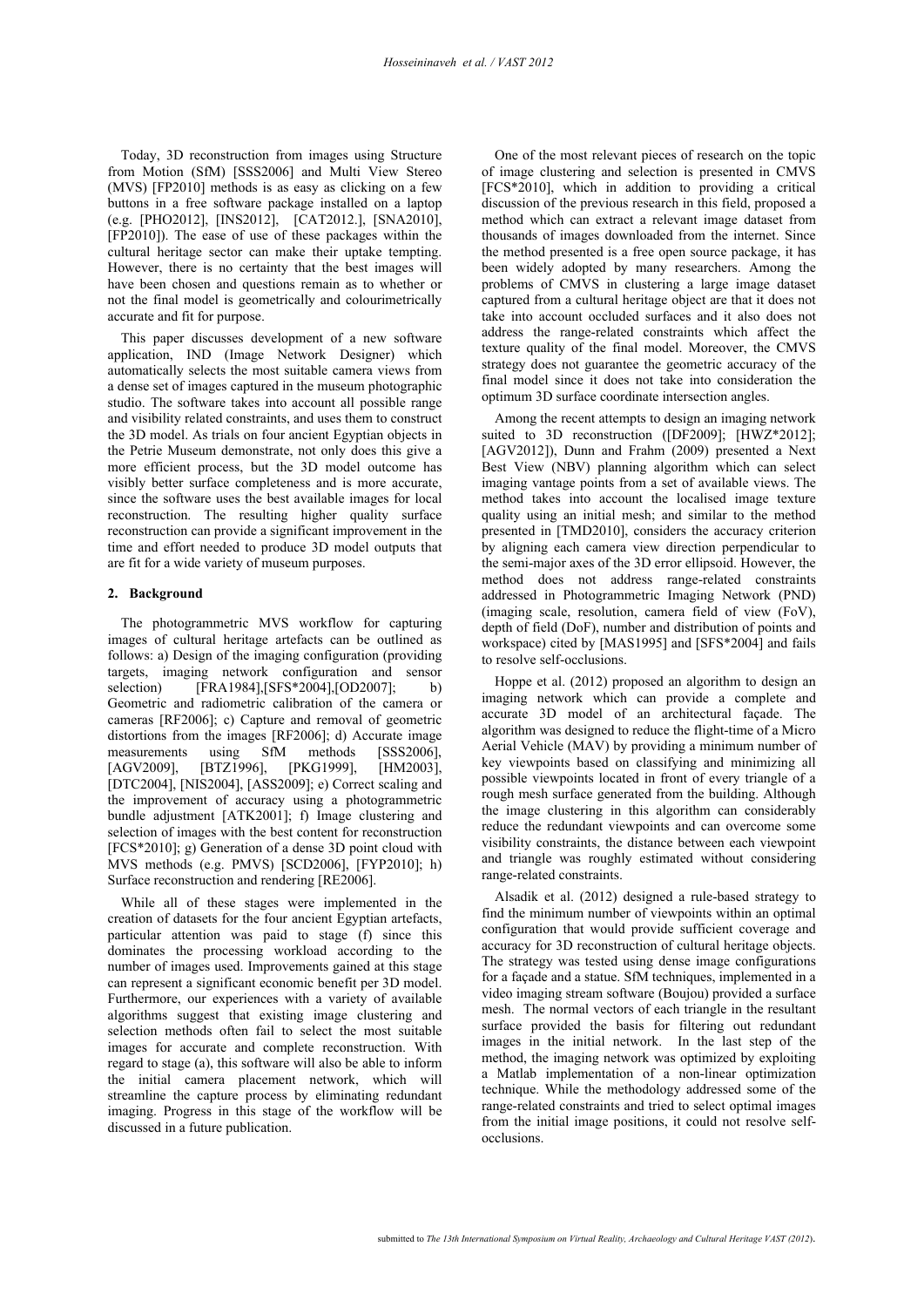### **3. Methodology**

In order to improve image acquisition for 3D artefact reconstruction, a new software application IND (Image Network Designer) was developed on top of existing photogrammetric capability at UCL as part of the principal author's PhD studies. The aim was to extract the optimal image dataset for 3D reconstruction from an organized image dataset that has been systematically captured in a professional photographic studio by moving a camera around the object. The strategy selects key viewpoints for 3D reconstruction and removes redundant images. Selection methodology differs from that presented in [HWZ\*2012] by considering: (1) field of view (FoV) as a common constraint between range-related and visibilityrelated constraints; (2) self-occluded areas and (3) rangerelated constraints (including depth of field, field of view, resolution and scale constraints). The selected images are then exploited in an MVS routine to produce an accurate, dense and colour-corrected 3D model.

# **3.1 Image Clustering**

Once a low quality mesh of the object has been generated using the SfM output, regarding to provide a relatively homogenous imaging network [AGV2012], a four-zone cone is defined with its apex located on each surface point and an axis laid on the surface point normal (Figure 1). A specific width (20 degrees) is considered as an acceptable viewing angle to each zone of this cone  $(L_{1-4})$ . The visibility and range constraints of all viewpoints are then tested for each zone of the cone. Based on this testing, all viewpoints are clustered for each successive surface point.

**a) Range-related constraints**: In order to check the range constraints for each surface point, the distance between each viewpoint and the surface point is compared with the maximum and minimum permissible ranges. The possible ranges are calculated using the approach considered in [MAS1995] which defines a set of functions describing depth of field, field of view, resolution and image scale constraints. If the calculated distance is located within these cut-off ranges, the viewpoint passes the range constraint.

**b) Visibility-related constraints**: These constraints are tested for each surface point of the rough mesh by taking into account the self-occluded area, the field of view of each image and the incidence angle of the view to the surface point normal. A self-occluded area occurs when part of the object surface blocks the line of sight for another underlying area of the object from a specific viewpoint. A point is visible in the image if there are no entities between the camera and the point. In order to check self-occluded constraint, the angle between the ray coming from each camera and the line between the point and any other points ( $O_{0-1}$  in Figure 1) is calculated. If this angle is less than a pre-set 1 degree threshold, the viewpoint does not pass the constraint.

*(1) Field of view constraint*: To make sure the point is located in the field of view of a camera, the angle between the ray coming from each camera to the point and the optical axis of the camera is computed (V in Figure 1). If this angle is less than half of the FoV, the viewpoint passes the FoV constraint.

*(2) Incidence angle of the point*: The uncertainty in estimating the position of a point primarily depends on the triangulation angle (the smaller the angle, the higher uncertainty). On the other hand, a surface point cannot be distinctly recognized in an image if the camera is located at, or close to, the horizon of the point surface. In order to compensate for these facts, the viewpoints are clustered for each point via calculation of the angle between rays coming from the camera and negative direction of the surface point normal. If a viewpoint satisfies all of the above constraints for a surface point, and it is located in one of the zone of the point cone, the value of the zone will be set to one.

#### **3.2 Image Selection**

Having classified the viewpoints in the previous step, they should be reduced to a reasonable number for 3D reconstruction. The process of selecting vantage viewpoints is illustrated in a schematic view in Figure 1. The step-bystep procedure to achieve this goal is as follows:

a) Determine the number of points visible in each image, taking into account the point zones (*Csum* in Figure 1).

b) Find and select the most important image considering the number of imaged points (maximum number in *Csum* array in Figure 1) and remove the selected image from the candidate viewpoints.



**Figure 1:** *The point cone (right) and a schematic view of clustering and selection steps.*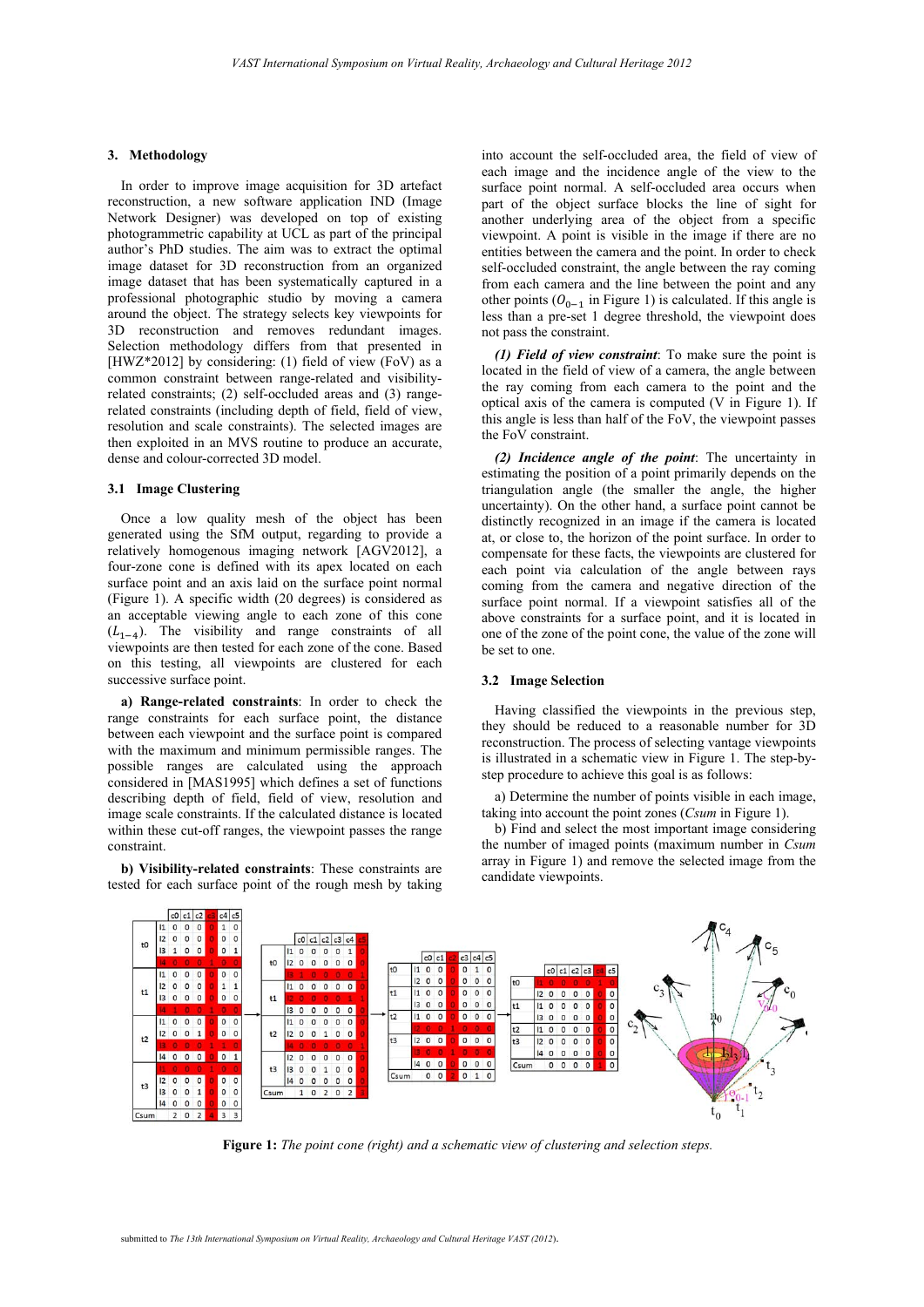c) Remove the zone of points which was visible in the selected images.

d) Generate photogrammetric image observations for the selected image with a suitable image measurement uncertainty with backward intersection using collinearity equations [LRK\*2006].

e) If more than four images are available in the selection, compute a photogrammetric space intersection [LRK\*2006]. If not, go to step  $(a)$ .

f) Compute the number of measured points and their uncertainty. If the uncertainty and completeness criteria, defined below, are not satisfied, but candidate images remain available, repeat from step (a).

As mentioned in step (f), image selection is performed iteratively with stopping constraints based on coordinate uncertainty and completeness:

**Coordinate Uncertainty**: One of the priorities is to achieve a set of points with a given level of uncertainty. Uncertainty is expressed in relative terms through the r.m.s. (Root Mean Square) uncertainty of the XYZ object point coordinates computed within the network adjustment [ATK2001] divided by the maximum length of the object.

**Completeness**: As another important factor for 3D reconstruction, the number of measured points is counted and if this number is more than a threshold (90% of all points), this criterion is satisfied.

#### **4. Experiments**

To provide high colour quality images for the final model, studio photography with diffused flash lighting was used together with a colour correction process. Two Nikon D700 digital SLR cameras with matching fixed 35 mm focal length lenses were mounted to each other to take advantage of stereo photogrammetry. The stereo vision system was photogrammetrically calibrated with a calibration fixture and a robust bundle adjustment in VMS (Vision Measurement System) which also included estimation of the stereo baseline as a network constraint [SS2001]. Colour calibration images were taken of an X-Rite Mini Color Checker card and processed with X-Rite Passport software to produce colour profiles for the specific camera / lens / lighting combinations used. Adobe

Photoshop CS5 was used to apply the appropriate profile to the raw image files and create sets of TIFF photographs that had colours adjusted to closely match the original objects.

## **4.1 Photogrammetry of four ancient Egyptian objects**

Four ancient Egyptian objects in the Petrie Museum were selected for photogrammetry (Figure 2). The first was the preserved front surface of a mummy head cover (UC79377) dating to the first century AD. The head cover was found by Petrie, probably during his 1888 excavations at Hawara. It had been discovered badly damaged, with the face crushed, and had been kept in storage since its discovery. Following a recent decision to display the object, the museum commissioned conservation treatment of the head cover including restoration of the face. To record this process, photogrammetric surveys were carried out during and after the conservation treatment. The aim was to create 3D interactive allowing visitors to explore the restoration of the face as a result of the treatment. Because the head cover, made of cartonnage (linen strips stuck together with adhesive and bulked with plant fibre, coated with gesso, and then painted and gilded) was very fragile, handling had to be kept to a minimum. Studio photography was therefore carried out with the head cover kept flat and imaged only on its primary decorated surface.

The next two pieces were fragments of the same cartonnage foot cover, which again would have originally been placed over a wrapped mummy (UC28120, right foot; UC45967, left foot). Of similar provenance and date to the head cover, these were found in the museum in two different storage locations. The museum wanted to join the two fragments virtually and create an interactive allowing the public to do the same. The photogrammetric survey therefore had to provide accurate geometry which would allow the two fragments to be reunited using their 3D images. Again, fragility of these pieces was an issue.

The final object is a limestone stela (UC14386) from the site of Gurob and probably dating to the time of the 19th Dynasty (around 1292-1185 BC), showing an official worshipping a figure of the deified king, Thutmose III. Here, the intention was to try to capture the carved decoration in as much detail as possible.



**Figure 2:** *Images showing the head cover (UC79377), right foot of the foot cover (UC28120), left foot of the foot cover (UC45967) and stela (UC14386) during the photogrammetric imaging campaign.*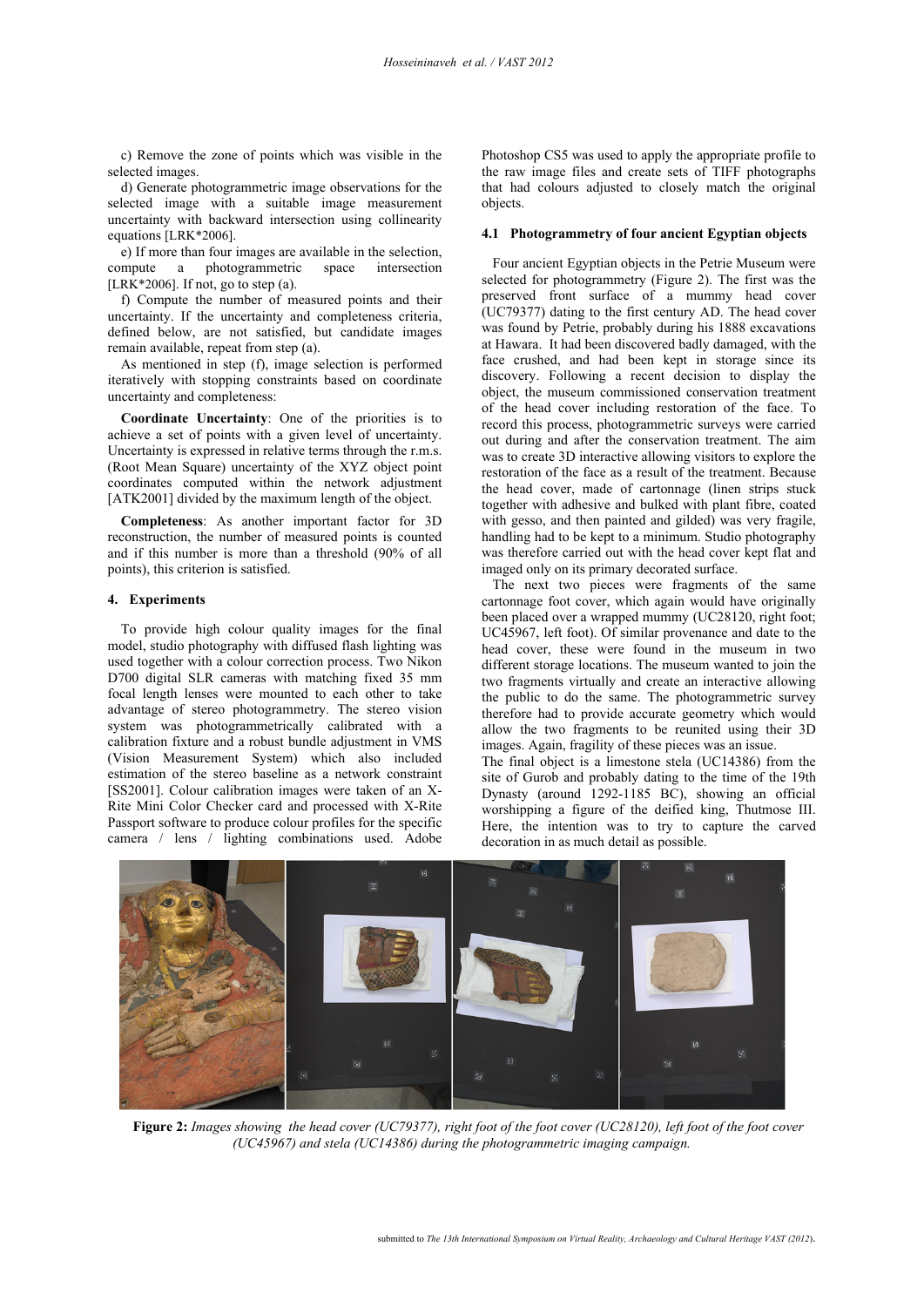

**Figure 3:** *Comparing CMVS and IND from different aspects (number of images, number of reconstructed points, elapsed time).*

Studio photography was carried out following an established UCL procedure. Each object, except the head cover, was photographed on both sides by placing it on a pre-produced calibrated black board equipped with coded photogrammetric targets. The coordinates of the 30 coded targets were accurately determined using a network of images taken with a Nikon D700 SLR camera processed with a self-calibrating bundle adjustment. Scale for the solution was provided by including a calibration object and Brunson scale bar within the field of view in place of the object.

Images were captured in curved paths around the object at regular distances between each exposure station and a standoff from the object surface of 70 cm. The physical focus and focal length of the lens were fixed to provide constant interior camera geometry. After colour correction of the photographs, they were geometrically undistorted according to the interior camera parameters established by calibration. The undistorted images were processed in Bundler, an open source SfM package, in order to automatically generate an initial sparse set of image observations and 3D coordinates. These data were then imported into a photogrammetric bundle adjustment (VMS) that supports a comprehensive camera geometry model, along with the use of coded target control information. This improved the uncertainty and accuracy of the solution. The exterior orientation parameters determined through bundle adjustment were then input both CMVS and the method presented in this paper (shown as IND in Figures 3, 4, 5,  $\overline{6}$ ) in order to cluster and select key viewpoints. Finally, dense point clouds, with submillimeter point spacing, were obtained with PMVS.

## **4.2 Comparing CMVS and IND for image clustering and selection**

The CMVS and IND methods were compared (Figure 3) according to five criteria:

**Mean RMS Uncertainty of Surface Point Coordinates (m)** 



**Figure 4:** *Uncertainty comparison between IND and CMVS.*

**a) Number of images** selected by each method out of the total available for each data set.

**b) Number of points** generated by each method after processing with PMVS.

**c) Elapsed time** required to complete the PMVS process given the selected image set. The PMVS process consists of reading images, adding seed points, expanding, filtering and storing the final point clouds.

**d) Mean uncertainty of point coordinates** expressed in microns ( $\mu$ m) as the mean RMS of all X,Y,Z surface point coordinates estimated within the VMS photogrammetric bundle adjustment (Figure 4).

**e) Network geometry of the clustered images**. This is shown in Figure 5 highlighting differences between the IND and CMVS selections versus the full data set.

In our tests thus far, IND provided better image datasets for MVS in terms of the number of points and uncertainty in all datasets. For example, PMVS could generate more points for the left foot covers using the IND dataset (523,418 pts.) than the CMVS dataset (382,480 pts.), while the number of images in IND dataset (14) was fewer than CMVS (20) and the elapsed time for both datasets was almost identical (around  $\hat{8}$  minutes on an  $\hat{8}$  core Intel(R) Xeon(R) CPU X5472 @ 3.00GHz with 64 GB RAM).

Moreover, testing the uncertainty in VMS shows marginally better values for IND. This improvement is attributable to IND selecting images that have the greatest object coverage as evidenced in all datasets where IND has included significantly more images from the upper ring of images. From a photogrammetric standpoint, these images provide maximum overlap across the imaging network and therefore promote measurement redundancy.

For the geometrically more complex head cover and stela datasets, more images were selected by IND than CMVS. A specific surface area around the head cover's face was important for full reconstruction; six images in a specific curve path had been captured for this area and were expected to be used in the dense reconstruction procedure. CMVS selected only two of them, while IND automatically chose five images considering the occlusions in this area. Even difficult but important geometries for interpretation and visualisation, like the thin edges of the head cover, could be reconstructed with datasets provided with IND which logically selected the vantage images in these datasets.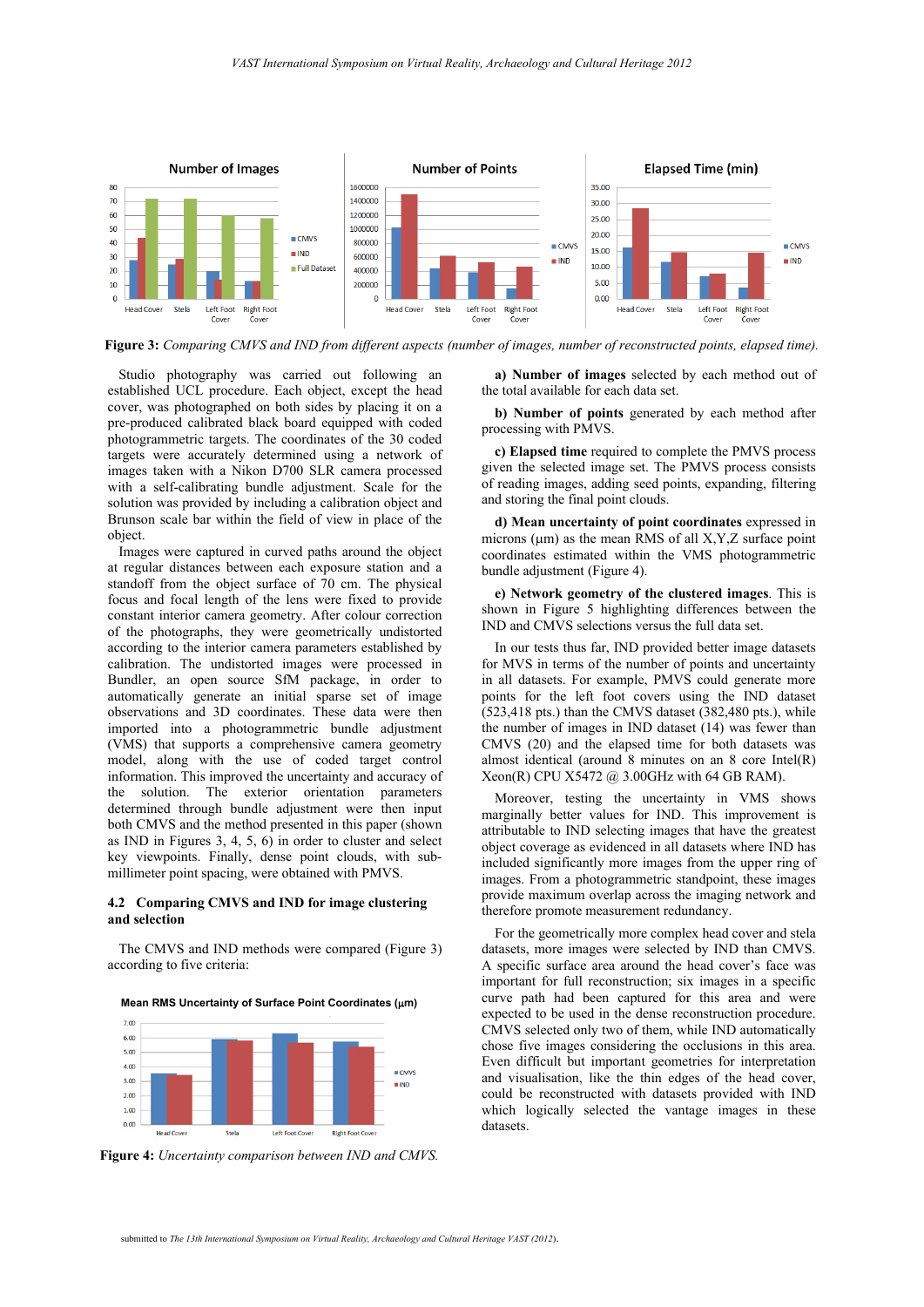

**Figure 5:** *The imaging network in the four datasets in complete mode, generated with IND and CMVS.*

To determine the potential impact of these improvements for the development of museum visitor interactives, the IND and CMVS point cloud models were re-meshed in a commercial software tool [GEO2012], which is currently being used by the Petrie Museum for its on-going development of game design-based interactives [UNI2012]. As Figure 7 indicates, the surface produced from the IND point cloud shows visibly better coverage than the CMVS dataset, where a number of substantial holes can be seen. Not only would these holes require time consuming manual processing but, from the museum perspective, their substantial size also introduces a degree of ambiguity regarding the accuracy of the reconstruction.

Going forward, further imaging research based on ancient Egyptian objects in the Petrie collection is now underway or planned. For the head cover, it is anticipated that a comparative study of the datasets from the two photogrammetry sessions, and their integration into museum interactive, will be published. The stela is suitable for laser scanning and this may be done in the future as part of a critical comparison of the two techniques. While the fragile condition of the head cover has meant that only the remaining upper surface could be imaged, we are currently using the datasets from the other three objects to allow us to explore the application of the IND software to imaging in the round.

# **5. Conclusions**

This paper describes a significant advance in the selection of the most suitable camera views from a large image dataset intended for 3D object reconstruction. As we demonstrate, by taking advantage of both the Photogrammetric Imaging Network (PIN) and Next Best

View planning (NBV) methods in the IND package, considerable improvements were made in the selection and clustering of the most useful images in the datasets of four ancient Egyptian artefacts. In particular, the results show the advantages of IND in comparison with CMVS, which is a well-known and widely used package for 3D imaging. The next step of this research will be to present a strategy for automatically designing an optimal imaging network which identifies the best camera positions for image capture around an artefact. This will reduce the number of photographs required for the model while ensuring optimal surface coverage. The potential benefits for the cultural heritage sector and for the development of visitor interactives are a more efficient image capture process, which can reduce the movement and handling of an object, and greater confidence that the resulting model will be accurate and fit for purpose.

## **Acknowledgment**

The authors would like to acknowledge the support of Arius3D Inc. and the 3DEncounters project.

## **References**

| [ASS*2009] | AGARWAL, S., SNAVELY, N., SIMON,<br>I., SEITZ, S. M AND SZELISKI, R., 2009.<br>Building Rome in a day. Computer Vision, |
|------------|-------------------------------------------------------------------------------------------------------------------------|
|            | 2009 IEEE 12th International Conference,                                                                                |
|            |                                                                                                                         |
|            | pp.72–79.                                                                                                               |
| [AGV2012]  | ALSADIK, B.S., GERKE, M. AND                                                                                            |
|            | VOSSELMAN, G., 2012. Optimal Camera                                                                                     |
|            | Network Design for 3D Modeling of                                                                                       |
|            | Cultural Heritage. In XXII ISPRS Congress.                                                                              |
|            | ISPRS Annals of the Photogrammetry,                                                                                     |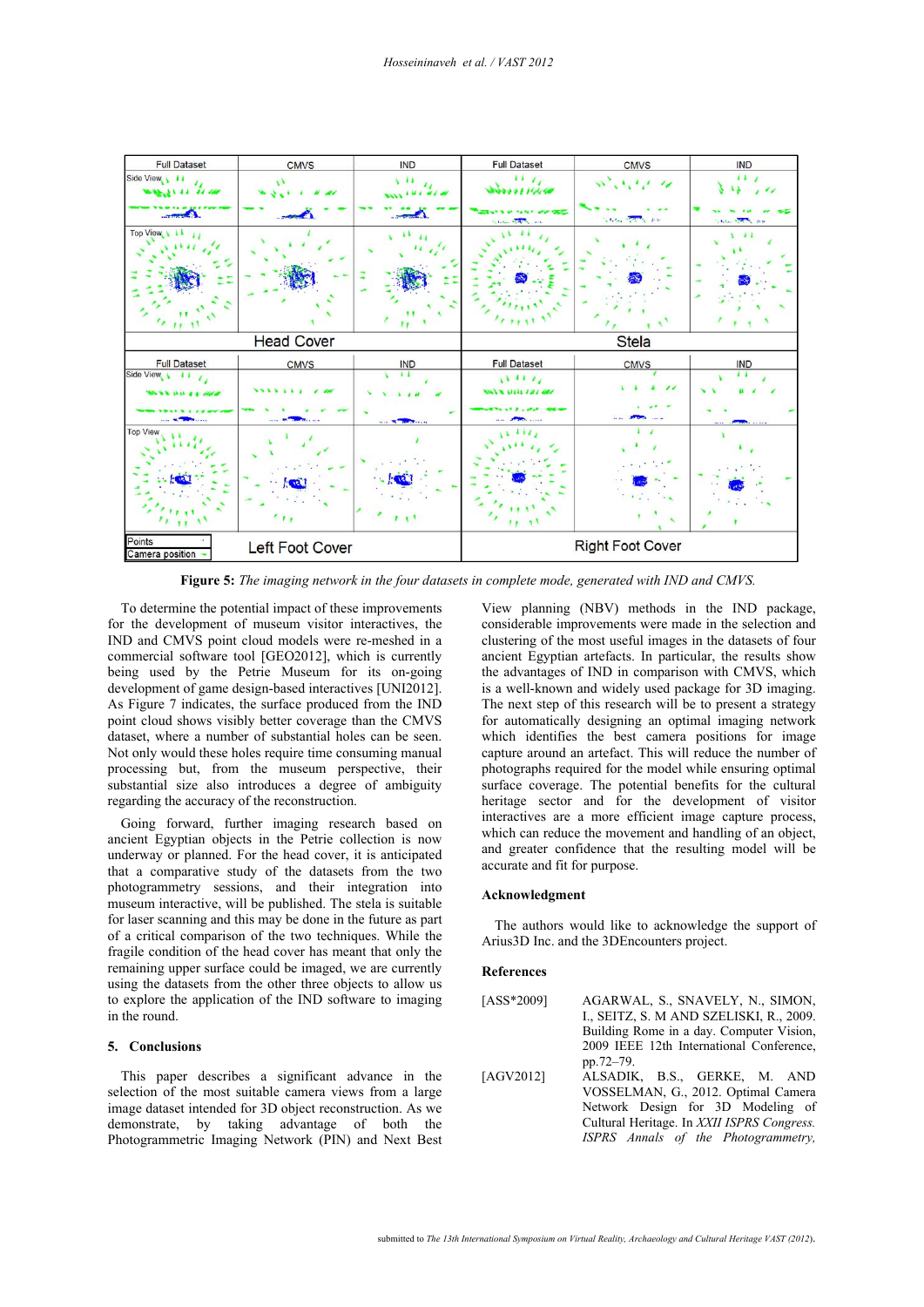|            | Remote Sensing and Spatial Information                           |
|------------|------------------------------------------------------------------|
|            | Sciences                                                         |
| [ATK2001]  | ATKINSON, K.B., 2001. Close range                                |
|            | photogrammetry and machine vision,                               |
|            | Whittles.                                                        |
| [BTZ1996]  | BEARDSLEY, P.,<br>TORR, P.<br>AND                                |
|            | ZISSERMAN, A., 1996.<br>3D<br>model                              |
|            | acquisition from extended image sequences.                       |
|            | Computer Vision - ECCV'96, pp.683-695.                           |
| [DTC2004]  | DICK, A.R., TORR, P.H.S. AND<br>CIPOLLA, R., 2004. Modelling and |
|            |                                                                  |
|            | interpretation of architecture from several                      |
|            | images. International Journal of Computer                        |
|            | Vision, 60(2), pp.111-134.                                       |
| [DF2009]   | DUNN, E. AND FRAHM, J.M., 2009. Next                             |
|            | best view planning for active model                              |
|            | improvement. In Proceedings of British                           |
|            | Machine Vision Conference.                                       |
| [FRA1984]  | FRASER, C.S., 1984. Network design                               |
|            | for non-topographic<br>considerations                            |
|            | photogrammetry.<br>Photogrammetric                               |
|            | Engineering and Remote Sensing, 50(8),                           |
|            | pp.1115-1126.                                                    |
| [FCS*2010] | FURUKAWA, Y., CURLESS, B., SEITZ,                                |
|            | S. M AND SZELISKI, R., 2010. Towards                             |
|            | internet-scale multi-view stereo.                                |
|            | FURUKAWA, YASUTAKA                                               |
| [FYP2010]  | AND                                                              |
|            | PONCE, J., 2010. Accurate, Dense, and                            |
|            | Robust Multiview Stereopsis.<br><i>IEEE</i>                      |
|            | Transactions on Pattern Analysis and                             |
|            | Machine Intelligence, 32(8), pp.1362-1376.                       |
| [HM2003]   | HAO, X. AND MAYER, H., 2003.                                     |
|            | Orientation and auto-calibration of image                        |
|            | sequences. International<br>triplets<br>and                      |
|            | Archives Of Photogrammetry Remote                                |
|            | Sensing and Spatial Information Sciences.                        |
| [HWZ*2012] | HOPPE, C., WENDEL, A., ZOLLOMAN,                                 |
|            | S., PIRKER, K., IRSCARA, A., BISCHOF,                            |
|            | KLUCHNER,<br>H.,<br>2012.<br>S.,                                 |
|            | Photogrammetric Camera Network Design                            |
|            | for Micro Aerial Vehicles. In CVWW2012.                          |
|            | Computer Vision Winter Workshop. Mala                            |
|            | Nedelja (Slovenia).                                              |
| [LRK*2006] | LUHMANN, T., ROBSON, S., KYLE, S.                                |
|            | AND HARLEY, I., 2006. Close range                                |
|            | photogrammetry: principles, techniques and                       |
|            | applications, Whittles.                                          |
| [MAS1995]  | MASON, S.O., 1995. Conceptual Model Of                           |
|            | The Convergent Multistation<br>Network                           |
|            | Configuration Task. The Photogrammetric                          |
|            | Record, 15(86), pp.277-299.                                      |
| [MAS1995]  | MASON, S. O., 1995. Expert system-based                          |
|            | of close-range photogrammetric<br>design                         |
|            | ISPRS<br>networks.<br>Journal<br>οf                              |
|            | Photogrammetry and Remote<br>Sensing,                            |
|            |                                                                  |
|            | $50(5)$ , pp.13-24.                                              |
| [NIS2004]  | NISTER, D., 2004. Automatic passive                              |
|            | recovery of 3D from images and video.                            |
|            | Proceedings: 2nd International Symposium                         |
|            | on 3D Data Processing, Visualization and                         |
|            | 2004.<br><i>Transmission,</i><br>3DPVT<br>2004.                  |
|            | Proceedings. IEEE, pp. 438-445.                                  |
| [OD2007]   | OLAGUE, G. AND DUNN, E., 2007.                                   |
|            | Development<br>οf<br>practical<br>a                              |
|            | photogrammetric network design using                             |

*Photogrammetric Record*, 22(117), pp.22– 38.

- [PKG1999] POLLEFEYS, M., KOCH, R. AND GOOL, L.V., 1999. Self-calibration and metric reconstruction inspite of varying and unknown intrinsic camera parameters. *International Journal of Computer Vision,* 32(1), pp.7–25.
- [RE2006] REMONDINO, F. AND EL-HAKIM, S., 2006. Image-based 3D Modelling: A Review. *The Photogrammetric Record*, 21(115), pp.269–291.
- [RF2006] REMONDINO, F. AND FRASER, C., 2006. Digital camera calibration methods: considerations *International Archives of Photogrammetry, Remote Sensing and Spatial Information Sciences*, 36(5), pp.266–272.
- [SFS\*2004] SAADATSERESHT, M., FRASER, C.S., SAMADZADEGAN, F. AND AZIZI, A., 2004. Visibility analysis in vision metrology network design. *The Photogrammetric Record,* 19(107), pp.219– 236.
- [SCD\*2006] SEITZ, S. M, CURLESS, B., DIEBEL, J., SCHARSTEIN, D. AND SZELISKI, R., 2006. A comparison and evaluation of multi-view stereo reconstruction algorithms. In *Computer Vision and Pattern Recognition, 2006*. IEEE Computer Society Conference. pp. 519–528.
- [SSS2006] SNAVELY, NOAH, SEITZ, STEVEN M AND SZELISKI, RICHARD, 2006. Photo tourism: exploring photo collections in 3D. In *ACM SIGGRAPH 2006 Papers.* SIGGRAPH '06. Boston, Massachusetts: ACM, pp. 835–846.
- [TMD2010] TRUMMER, M., MUNKELT, C. AND DENZLER, J., 2010. Online Next-Best-View Planning for Accuracy Optimization Using an Extended E-Criterion. In *2010 20th International Conference on Pattern Recognition (ICPR).* pp. 1642 –1645.
- **SOFTWARE** [CAT2012] 123D CATCH, 2012, http://www.123dapp.com/catch. [FP2010] FURUKAWA, Y., PONCE, J., 2010, PMVS, http://grail.cs.washington.edu/software/pmv s/, Washington University. [GEO2012] GEOMAGIC STUDIO 2012, http://www.geomagic.com/ [INS2012] INSIGHT3D, 2012 http://insight3d.sourceforge.net, [PHO2012] PHOTOSYNTH, 2012. http://photosynth.net/, [SS2001] SHORTIS, M. AND STUART, R., 2001. Vision Measurement System (VMS), http://www.geomsoft.com/VMS/, [SNA2010] SNAVELY, N., 2010, BUNDLER, http://phototour.cs.washington.edu/bundler/ Washington University. [UNI2012] Unity,2012, www.unity3d.com

evolutionary computing. *The*